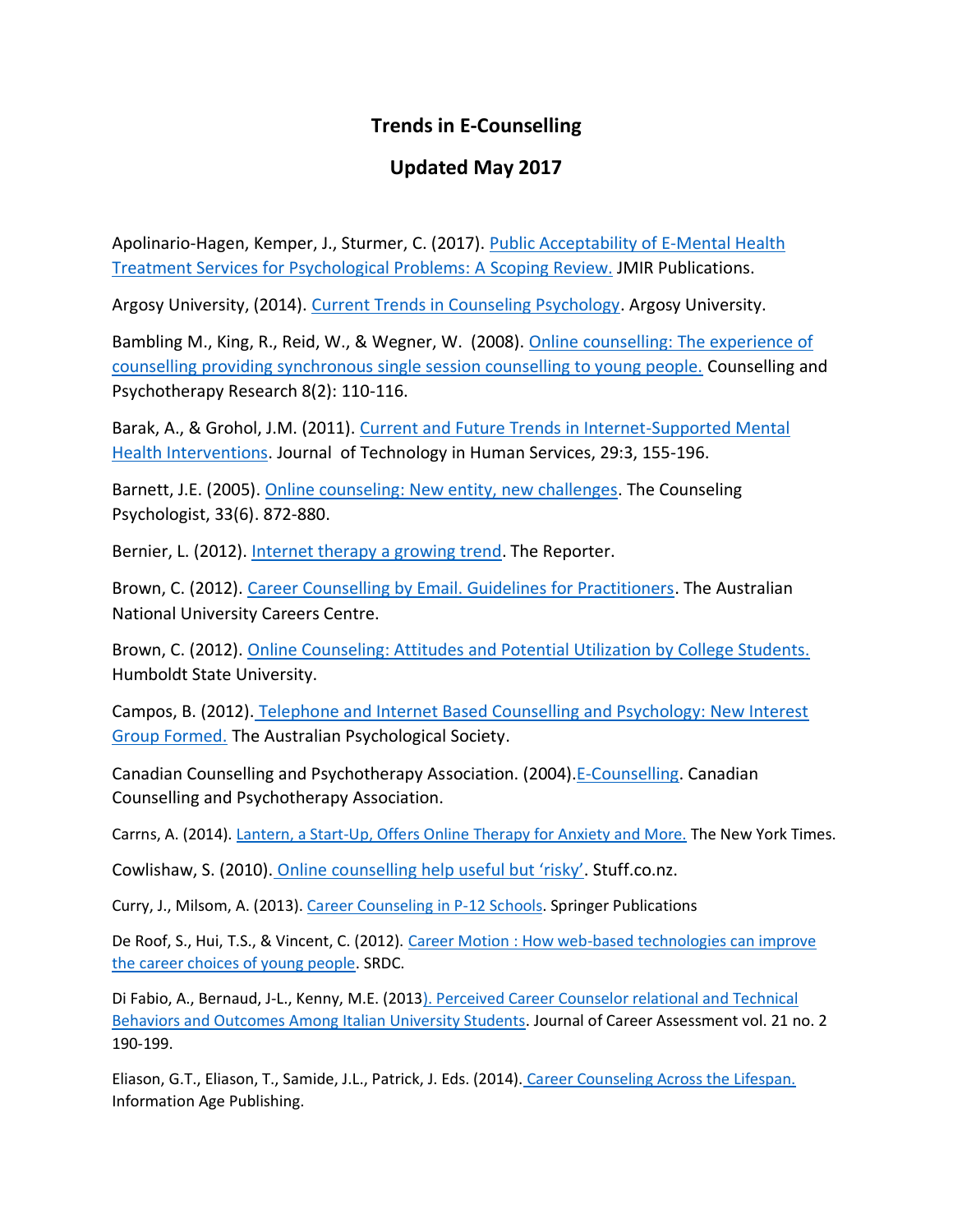Errera, J., Roestenburg, E.J., Rensleigh, C. (2012). [E-counselling at the University of Johannesburg: A Pilot](http://connection.ebscohost.com/c/articles/76348141/e-counselling-university-johannesburg-pilot-programme-case-studyhttp:/connection.ebscohost.com/c/articles/76348141/e-counselling-university-johannesburg-pilot-programme-case-studyhttp:/connection.ebscohost.com/c/articles/76348141/e-counselling-university-johannesburg-pilot-programme-case-study)  [Programme Case Study.](http://connection.ebscohost.com/c/articles/76348141/e-counselling-university-johannesburg-pilot-programme-case-studyhttp:/connection.ebscohost.com/c/articles/76348141/e-counselling-university-johannesburg-pilot-programme-case-studyhttp:/connection.ebscohost.com/c/articles/76348141/e-counselling-university-johannesburg-pilot-programme-case-study) International Review of Social Sciences & Humanities. Vol. 3 No. 1 pp. 24-35.

Finn, J., & Barak, A. (2010). [A descriptive study of e-counsellor attitudes, ethics and practice.](http://construct.haifa.ac.il/~azy/F195-EcounsellorAttitudesEthicsPracticeFinn.pdf) Counselling and Psychotherapy Research: Linking research with practice. Volume 10, Issue 4, pages 268-277.

Flores, S.A. (2012). [Online Counseling and Online Counselor Preparation: A Mixed Methods](https://repositories.tdl.org/tamucc-ir/bitstream/handle/1969.6/287/Flores_dissertation.pdf?sequence=1)  [Investigation.](https://repositories.tdl.org/tamucc-ir/bitstream/handle/1969.6/287/Flores_dissertation.pdf?sequence=1) Thesis, Texas A & M University – Corpus Christi.

Gati, I., & Asulin-Peretz, L. (2011). [Internet-based Self-Help Career Assessments and](http://jca.sagepub.com/content/19/3/259.abstract)  [interventions: Implications for Evidence-Based Career Counseling.](http://jca.sagepub.com/content/19/3/259.abstract) Journal of Career Assessment, 19: 259-273.

Glasheen, K.J. and Campbell, M.A. (2006). [Are you keeping up with the kids?](http://eprints.qut.edu.au/14885/1/14885.pdf) In Connections, 23(3) pages 2-7, Queensland Guidance and Counselling Association Inc.

Goddard, T. (2012). E-Career Counselling – [Reaching and Engaging Clients in a New Way.](http://contactpoint.ca/2012/10/e-career-counselling-reaching-and-engaging-clients-in-a-new-way/) Contactpoint.ca.

Goddart, T. (2010). [Online Career Counselling: Developing a Pedagogy for e-career learning.](http://www.training-innovations.com/files/Online-Career-Counselling_Jiva2010.pdf)

Grohol, J.M. (2011). [Wait, There's Online Therapy?](http://psychcentral.com/blog/archives/2011/07/14/telehealth-wait-theres-online-therapy/) PsychCentral.

HSU, S.M. (2010). [Challenges and Needs Ahead: Youth Counselling in the Information Age.](http://yrc.hkfyg.org.hk/page.aspx?corpname=yrc&i=3895) The Hong Kong Federation of Youth Groups.

Jackson, C. (2013). [E-therapy, equity and access. Therapy Today,](http://www.therapytoday.net/article/show/3541/e-therapy-equality-and-access/) Volume 24, Issue 1.

Kelly, D. (2017). [Is online therapy legit? What you need to know.](http://www.foxnews.com/health/2017/03/09/is-online-therapy-legit-what-need-to-know.html) Fox News.

King, R., Bambling, M., Lloyd, C., Gomuura, R., Smith, S., Reid, W., et al. (200[6\) Online](http://www.tandfonline.com/doi/abs/10.1080/14733140600848179#.VZqT6vnLkgU)  [counselling: The motives and experiences of young people who choose the Internet instead of](http://www.tandfonline.com/doi/abs/10.1080/14733140600848179#.VZqT6vnLkgU)  [face to face or telephone counselling\).](http://www.tandfonline.com/doi/abs/10.1080/14733140600848179#.VZqT6vnLkgU) Counselling and Psychotherapy Research 6(3) 103-108.

Kraus, R. (2010). [Ethical issues in online counseling. In R. Kraus, J.S. Zack, &](http://www.sciencedirect.com/science/book/9780123785961) G. Stricker (Eds.). [Online counseling: A handbook for mental health professionals \(2](http://www.sciencedirect.com/science/book/9780123785961)<sup>nd</sup> ed.) (pp. 85-106). San Diego, CA: Elsevier Academic Press.

Mallen, M.J., Vogel, D.L., Rochlen, A.B., Day, S.X. 92005). [Online Counseling: Reviewing the](http://www.researchgate.net/publication/238078522_Online_Counseling_Reviewing_the_Literature_From_a_Counseling_Psychology_Framework)  [Literature from a Counseling Psychology Framework.](http://www.researchgate.net/publication/238078522_Online_Counseling_Reviewing_the_Literature_From_a_Counseling_Psychology_Framework) The Counseling Psycholgist, Vol. 33 No. 6, 819-871.

Mask, M., Gianvito, I. (2010). [Recent Trends in College Counselling: Student retention to E-](http://www.occ-ccco.ca/pdfs/Conferences/OCC%20Conference%20Program%202010-Humber%20College%20North.pdf)[Counselling.](http://www.occ-ccco.ca/pdfs/Conferences/OCC%20Conference%20Program%202010-Humber%20College%20North.pdf) OCC Conference.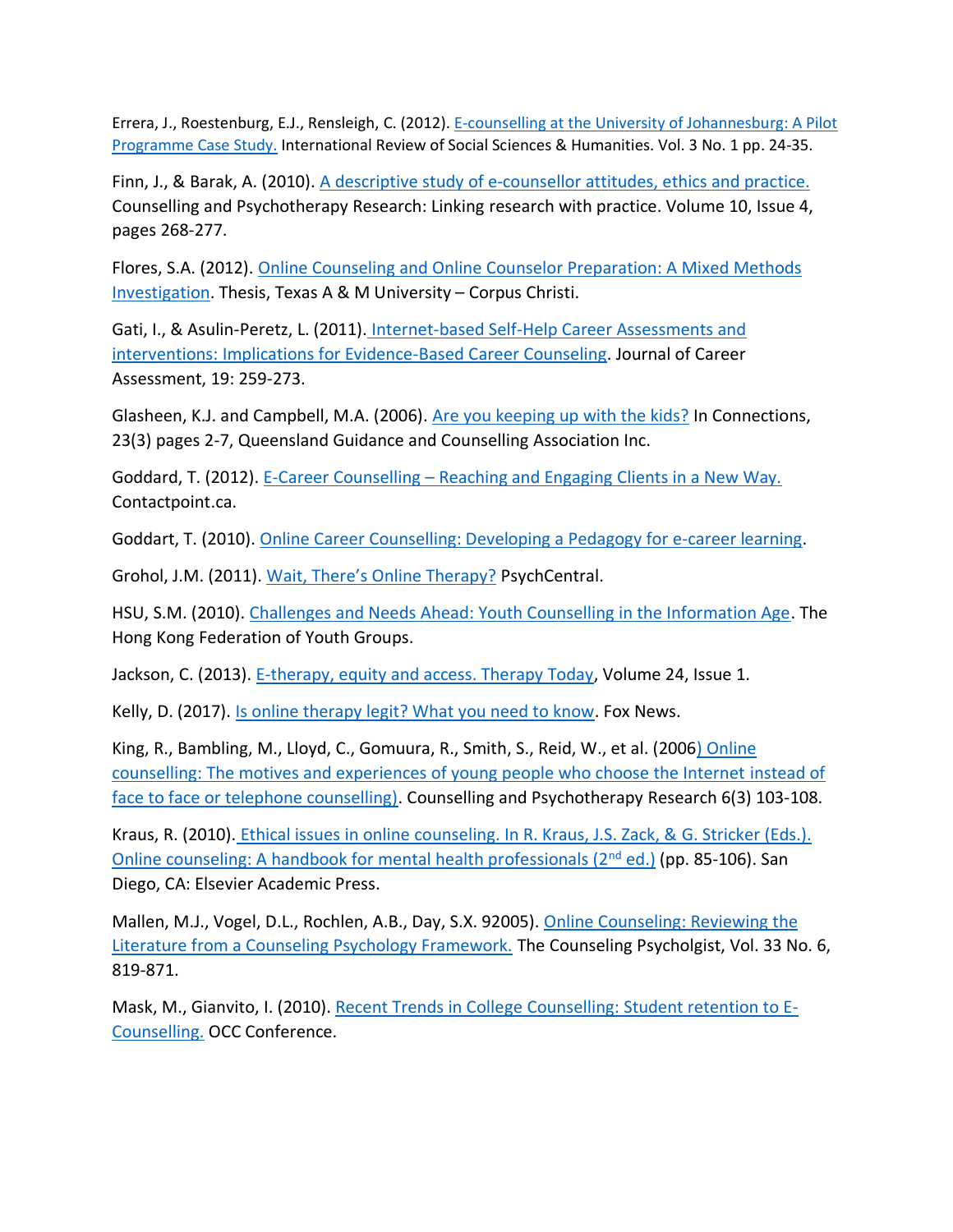Meekums, B., Wathen, C.C. & Koltz, R.L. (2017). [Technology as a bridge: developing](http://www.academia.edu/31241988/Technology_as_a_bridge_Developing_inter-cultural_understanding_through_a_student_videoconference_for_counselling_trainees)  intercultural understanding thgrough [a counselling student videoconference.](http://www.academia.edu/31241988/Technology_as_a_bridge_Developing_inter-cultural_understanding_through_a_student_videoconference_for_counselling_trainees) *British Journal of Guidance & Counselling.* Volume 45, Issue 3.

Nault, R., and Vande Kuyt, M. (2012). [The Ethics of e-Counselling.](http://contactpoint.ca/2012/12/the-ethics-of-e-counselling/) ContactPoint.

Novotney, A. (2017)[. A growing wave of online therapy](http://www.apa.org/monitor/2017/02/online-therapy.aspx)*.* American Psychological Association.

Ojo, O.D. (2012). [Faceless Counselling: Trend of Technical Development.](http://www.igi-global.com/chapter/faceless-counselling-trend-technological-development/68028) In Online Guidance and Counseling: Toward Effectively Applying Technology, ed. B.I. Popoola and O.F. Adebowale.

O'Neil, M. (2014). [Campus Psychological Counseling Goes Online for Students at U of Florida.](http://www.chronicle.com/article/Campus-Psychological/143963) The Chronicle.

Patrick, P.K.S. (2006). [Providing Counseling Online: Because We "Can", Should We?](http://www.counseling.org/knowledge-center/vistas/by-year2/vistas-2006/docs/default-source/vistas/vistas_2006_patrick2) VISTA.

Pentagon Education Services (2016). Online Career Counselling – [A Gift of Modern Technology](http://pentagoneducation.com/blog/online-career-counselling/)  [to Resolve Career Confusion.](http://pentagoneducation.com/blog/online-career-counselling/) Pentagon Education Services Blog.

Ratcliffe, R. (2017). [Thousands go online for therapy. But does it work?](https://www.theguardian.com/society/2017/feb/12/online-therapy-thousands-but-does-it-work) The Guardian.

Richards, D., and Vigano, N. (2013). [Online Counseling: A Narrative and Critical Review of the Literature.](http://www.ncbi.nlm.nih.gov/pubmed/23630010) Journal of Clinical Psychology, Vol. 00(0), 1 – 18.

Rickwood, D. (2012). [Entering the e-spectrum.](http://www.google.ca/url?sa=t&rct=j&q=&esrc=s&source=web&cd=2&ved=0CCYQFjAB&url=http%3A%2F%2Fjournals.sfu.ca%2Fysa%2Findex.php%2FYSA%2Farticle%2Fdownload%2F73%2F93&ei=3JqaVfmPGpOTyASVxpC4BA&usg=AFQjCNHT3UkaV4IzP99dEG892TWjHwcyPg&bvm=bv.96952980,d.aWw) Youth Studies Australia. Volume 31 Number 4

Rochlen, A.B., Zack, J.S., & Speyer, C. (2004). [Online therapy: Review of relevant definitions, debates,](http://acpor.ro/files/file/resurse_articole/ROCHLEN_2004_online_therapy.pdf)  [and current empirical support.](http://acpor.ro/files/file/resurse_articole/ROCHLEN_2004_online_therapy.pdf) Journal of Clinical Psychology, 60, 269-283.

Rossett, A., and Marino, G. (2005). [If Coaching is Good, then E-](http://www.vickistasch.com/files/DMS/coaching_article.pdf)Coaching is… ASTD.

Rutberg, E. (2012). [Career Counseling and E-therapy.](http://www.asktheinternettherapist.com/staff/therapists/eric-rutberg/) AskTheInternetTherapist.com.

Schell, D. (2012[\) Research & Online Career Services.](http://www.ccpa-accp.ca/research-online-career-services/) Canadian Counselling and Psychotherapy Association.

Shallcross, L. (2012). [What the future holds for the counseling profession.](http://ct.counseling.org/2012/03/what-the-future-holds-for-the-counseling-profession/http:/ct.counseling.org/2012/03/what-the-future-holds-for-the-counseling-profession/) Counselling Today.

Shandro, M. 92007)[. The Effectiveness and Ethicality of Online Counselling.](http://dtpr.lib.athabascau.ca/action/download.php?filename=caap/matthewshandroProject.pdf) Thesis, Campus Alberta Applied Psychology: Counselling Initiative.

Shiller, I. (2009). [Online Counselling: A Review of the Literature.](http://www.emys.on.ca/pdfs_fordownload/onlinecounselling_literaturereview.pdfhttp:/www.emys.on.ca/pdfs_fordownload/onlinecounselling_literaturereview.pdf) East Metro Youth Services.

Singh, M. (2014). [Online Psychotherapy Gains Fans and Raises Privacy Concerns.](http://www.npr.org/sections/health-shots/2014/06/30/325488110/online-psychotherapy-gains-fans-and-raises-privacy-concer) NPR.

Speyer, C. (2012). [Composing Oneself in E-Counseling a Case Study.](http://onlinetherapyinstitute.com/2012/05/29/composing-oneself-in-e-counseling-a-case-study/) Tilt Magazine.

Sujansky, J. (2008). [When E-Coaching Makes Sense.](http://www.itworld.com/career/55101/when-e-coaching-makes-sense) IT World.

Tan, S-Y. (2014). [State-of-the-Art Christian Counselling: Top New Directions.](http://nacc-malaysia.org/newsmaster.cfm?&menuid=60&action=view&retrieveid=3) NACC.

Tracy, T. (2012). [Journal of Counseling Psychology.](http://www.apa.org/pubs/journals/cou/) American Psychological Association.